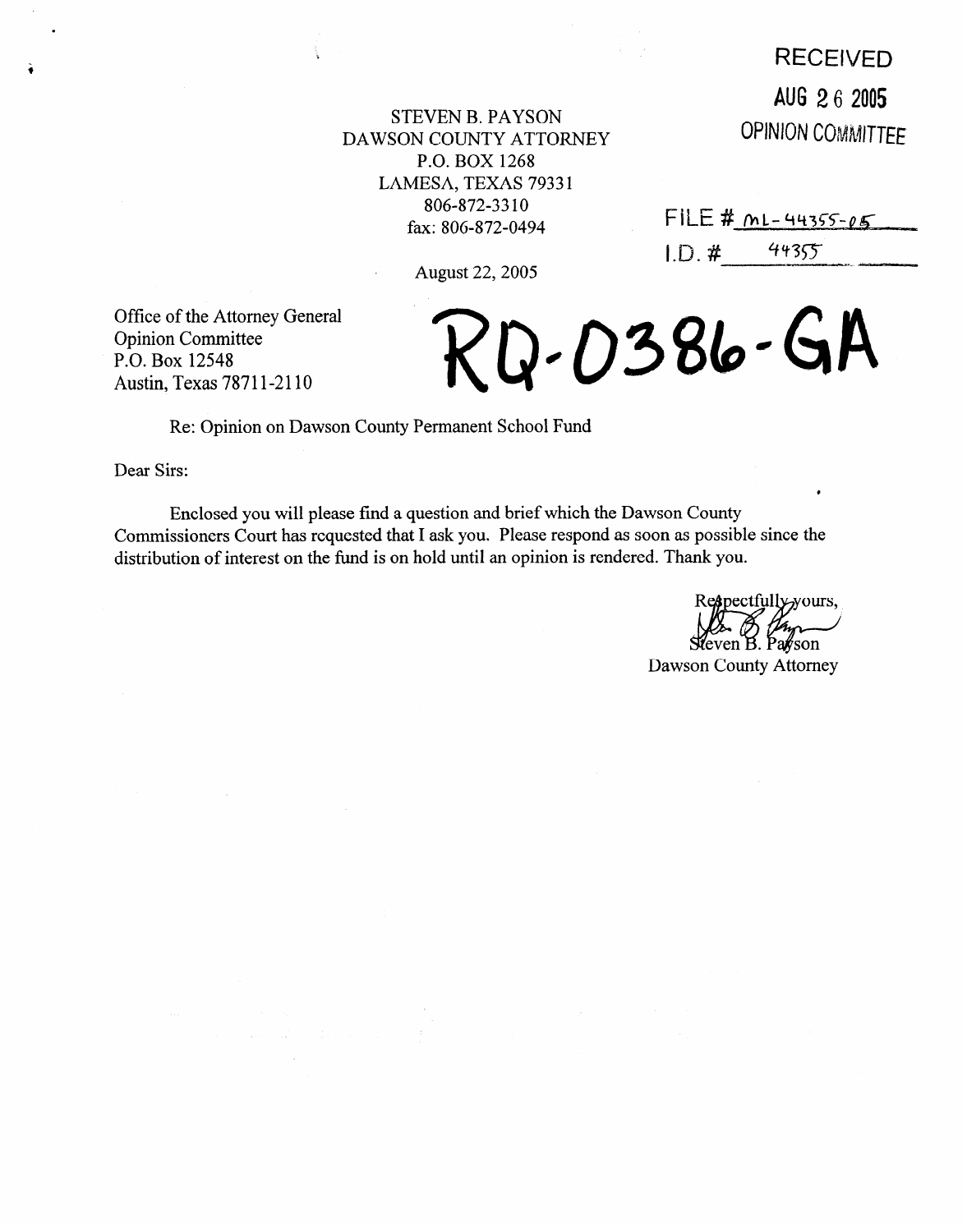QUESTION ONE: Whether Dawson County may distribute its permanent school funds to school districts within its boundaries based children residing in Dawson County attending school in their district rather than based solely upon the school district in which they reside.

## FACTS

Dawson County has oil royalties and real estate which result in money in a permanent school fund. Lamesa Independent School District is the only School District which is wholly contained in Dawson County. Klondike and Sands Independent School Districts have land in Dawson County and Martin County, but the school campuses are in Dawson County. Dawson Independent School District has land in Dawson, Terry and Gaines Counties but the school campus is in Dawson County. O'Donnell Independent School District has land in Dawson County and Lynn County with the school campuses in Lynn County. In the past, O'Donnell received no money from the Dawson County Permanent School Fund. The other four school districts received money based on their average daily attendance. September 2004 a new county auditor was appointed for Dawson County. Based on previous Attorney General's Opinions it is now presumed that the previous system of distribution cannot be followed but each district has made plans based upon the expected distribution.

There are students who reside in Lamesa Independent School District who attend school in the other 4 school districts. There are also students who are being home schooled. There are also students who are over the age of 18 who are still in school in each district who would be counted in the Average Daily Attendance under the state education code. There are also illegal aliens attending our schools. The Superintendent of the Lamesa Independent School District is of the opinion that the Dawson Commissioner's Court must count and distribute the permanent school fund on the basis of the School District of the child's residence rather than the school of his attendance. The superintendents of the other school districts are of the opinion that if they are educating the child, they should get to count the child as one of their scholastics in determining the proration. The fund currently has in excess of \$13 million.

## BRIEF ON QUESTION

The County Permanent School fund is created in Texas Constitution Article 7, Section 6b which states:

Notwithstanding the provisions of Section 6, Article 7, Constitution of the State of Texas, any county, acting through the commissioners court, may reduce the county permanent school fund of that county and may distribute the amount of the reduction to the independent and common school districts of the county on a per scholastic basis to be used solely for the purpose of reducing bonded indebtedness of those districts or for making permanent improvements. The commissioners court shall, however, retain a sufficient amount of the corpus of the county permanent school fund to pay ad valorem taxes on school lands or royalty interests owned at the time of the distribution. Nothing in this Section affects financial aid to any school district by the state.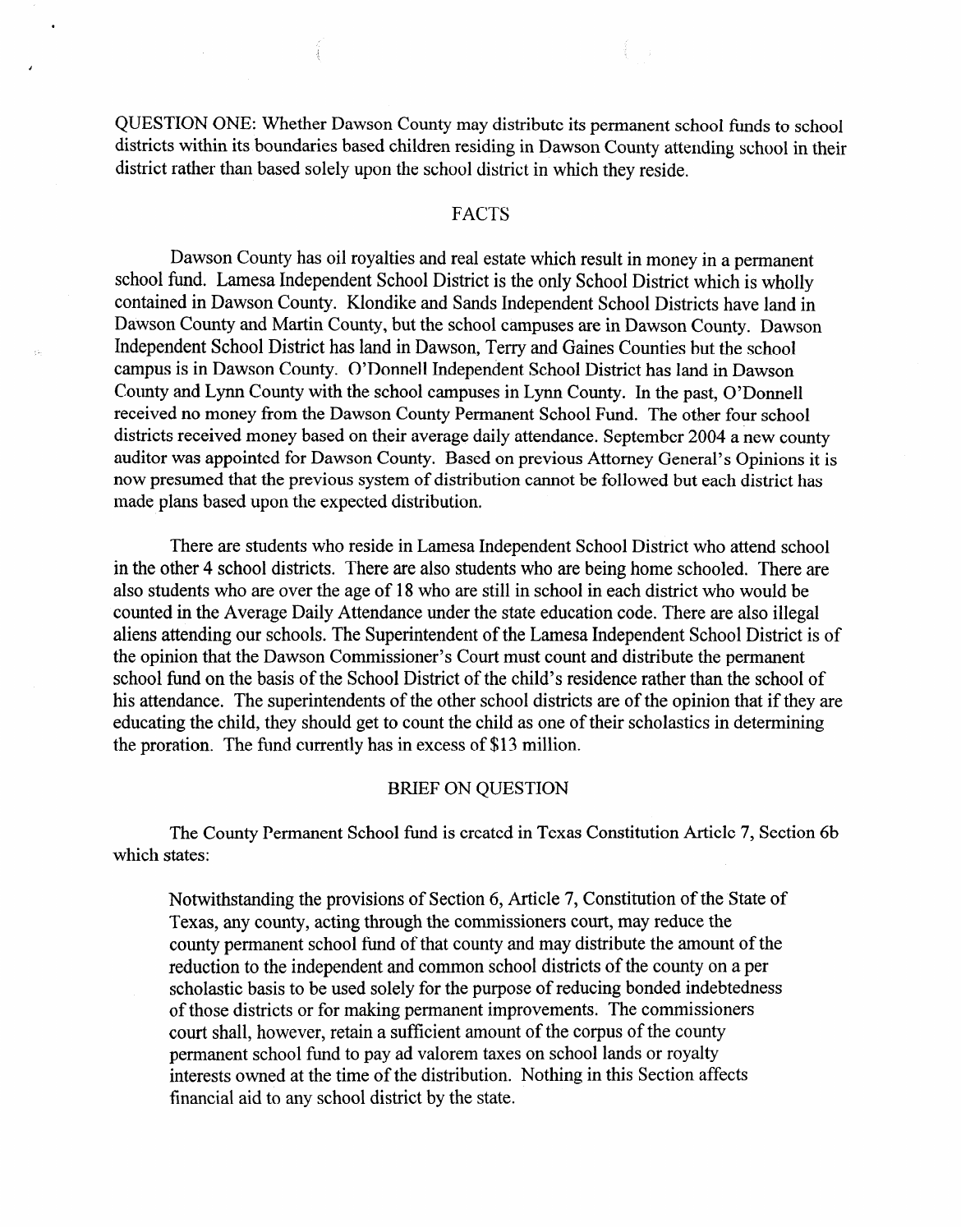Chapter 43, Section 43 .OOl of the Texas Education Code states:

b. The available school fund, which shall be apportioned annually to each county according to its scholastic population,

c. The term "scholastic population" in subsection (b) or any other law governing the apportionment, distribution, and transfer of the available school fund means all students of school age enrolled in average daily attendance the preceding year in the public elementary and high school grades of school districts within or under the jurisdiction of a county of this state.

According to Attorney General Opinion H-47, the following conclusions are made:

1. Per scholastic means on the basis of the number of residents of free school age in each district. Each district lying wholly or in part within the county should receive its pro rata share of any distribution based upon its resident scholastics.

2. Where a school district lies in counties A and B with the schools physically located in county B, County A, in distributing its permanent school fund, should allocate to the school district a pro B, County A, in distributing its permanent school fund, should allocate to the school district a pro rata part for each scholastic residing in the part of the district within county A.

According to Attorney General Opinion JM-355, the following conclusions are made:

"Prior to 1975, the legislature had provided for the taking of a scholastic census district could be determined, but in 1975 the provision was repealed. We have not found nor have you informed us of any official method by which a tabulation may be made whereby the county funds may be distributed in compliance with the constitutional requirement. Since sections 6 and 6b of the constitution are directed to the county commissioners court, we believe that it is incumbent upon the county commissioners as trustees of the fund to formulate a method to determine the scholastic population within a school district. Again, we advise that these commissioners are required to manifest the care, skill, prudence and diligence of ordinary prudent persons engaged in similar business affairs. ordinary prudent persons engaged in similar business affairs.

The former rule of the Texas Education Agency addressed the apportionment of the county available school fund, provided as follows:

county available school fund, provided as follows:

"The county judge of each county having school lands or county available" school fund shall certify before October 1 of each year the amount of the county available school fund available for distribution to the districts of the county during the year. The county avaible school fund shall be apportioned among the districts of the county on the basis of the number of students in average daily attendance in each district in the county during the previous year.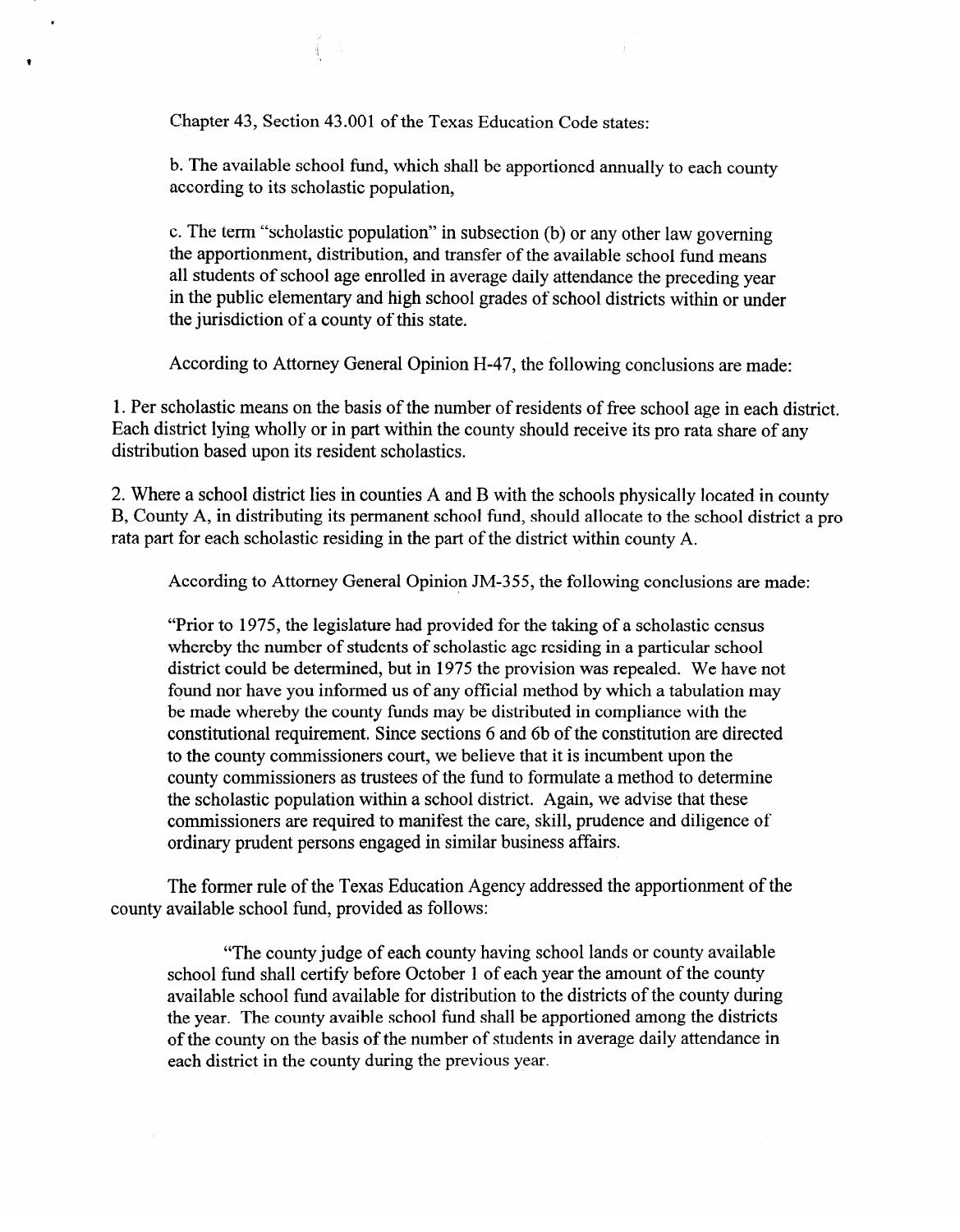According to LO-98-006, the following conclusions are made:

Å

A school district with at least some territory in a county is entitled to a portion of the corpus of the county permanent school fund based on the number of scholastics residing in the part of the district within the county.. ..each county's t permanent school fund is legally distinct...given the fiduciary nature of their duties as trustees of the fund, the Briscoe County Commissioners Court members would be well advised to adhere to the exact letter of article 7, 6b in distributing the corpus of the Briscoe County permanent school fund.

We agree with your conclusion that it is within the discretion of the Briscoe County Commissioners Court to determine the scholastic population of the county within the three school districts and to prorate the distribution of the corpus of the county permanent fund.

Based on these 3 opinions I conclude the following:

1. Sands ISD, Lamesa Independent School District, Dawson ISD, Klondike ISD and O'Donnell ISD are entitled to distributions under the permanent school fund for Dawson County.

2. The money can be used for permanent improvements only.

3. Distribution is not to be made on the basis of Average Daily attendance.

4. Whether the school buildings are in Dawson County is not relevant.

5. It is up to the commissioners court to set the criteria for deciding who to count education."

a. This would include kindergarten and those past 18 who have not attained High School diploma but under the age of 21.

b. This would not include illegal aliens. b. This would not include illegal aliens.

c. This would not require that the children be enrolled in that school district or in public school. They could be home schooled.

d. This would not allow us to distribute money to any school district outside the county.

e. While H-47 addresses the issue of not distributing Dawson County money to a School District with no Dawson County land, it does not cover the issue of transfer students between School districts within the County, wholly or